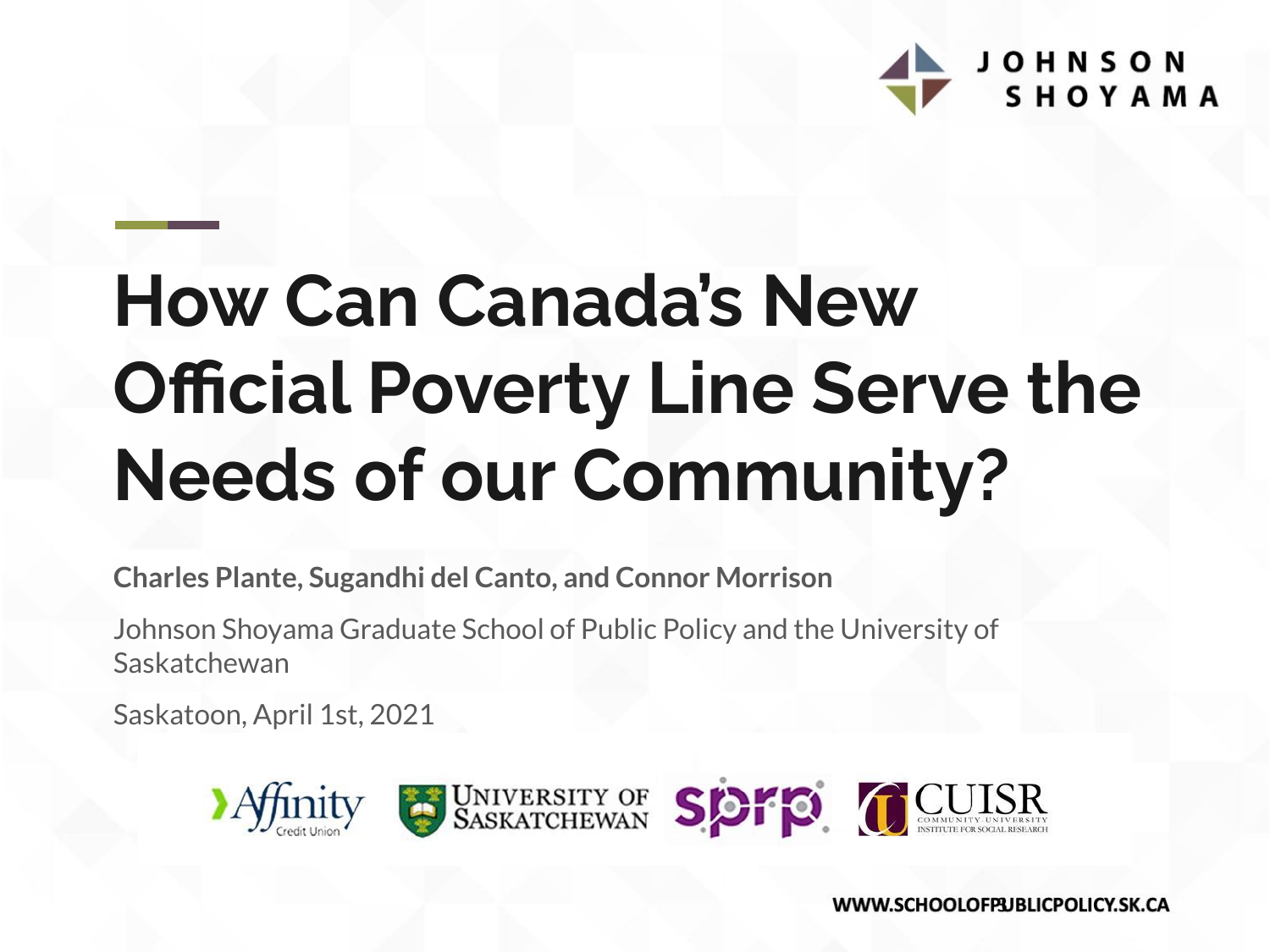

### **Background**

- Since early 2020, our research team, with generous support from **Affinity Credit Union and the SPRP,** have been working to better understand how Canada's new official poverty line can serve the needs of our community
- This work has been carried within the **Community-University Institute for Social Research (CUISR)** at the **University of Saskatchewan**.
- In addition to myself, our full team includes S**ugandhi del Canto, Connor Morrison, Colleen Christopherson-Cote, Isobel Findley, and Suresh Kalagnanam**.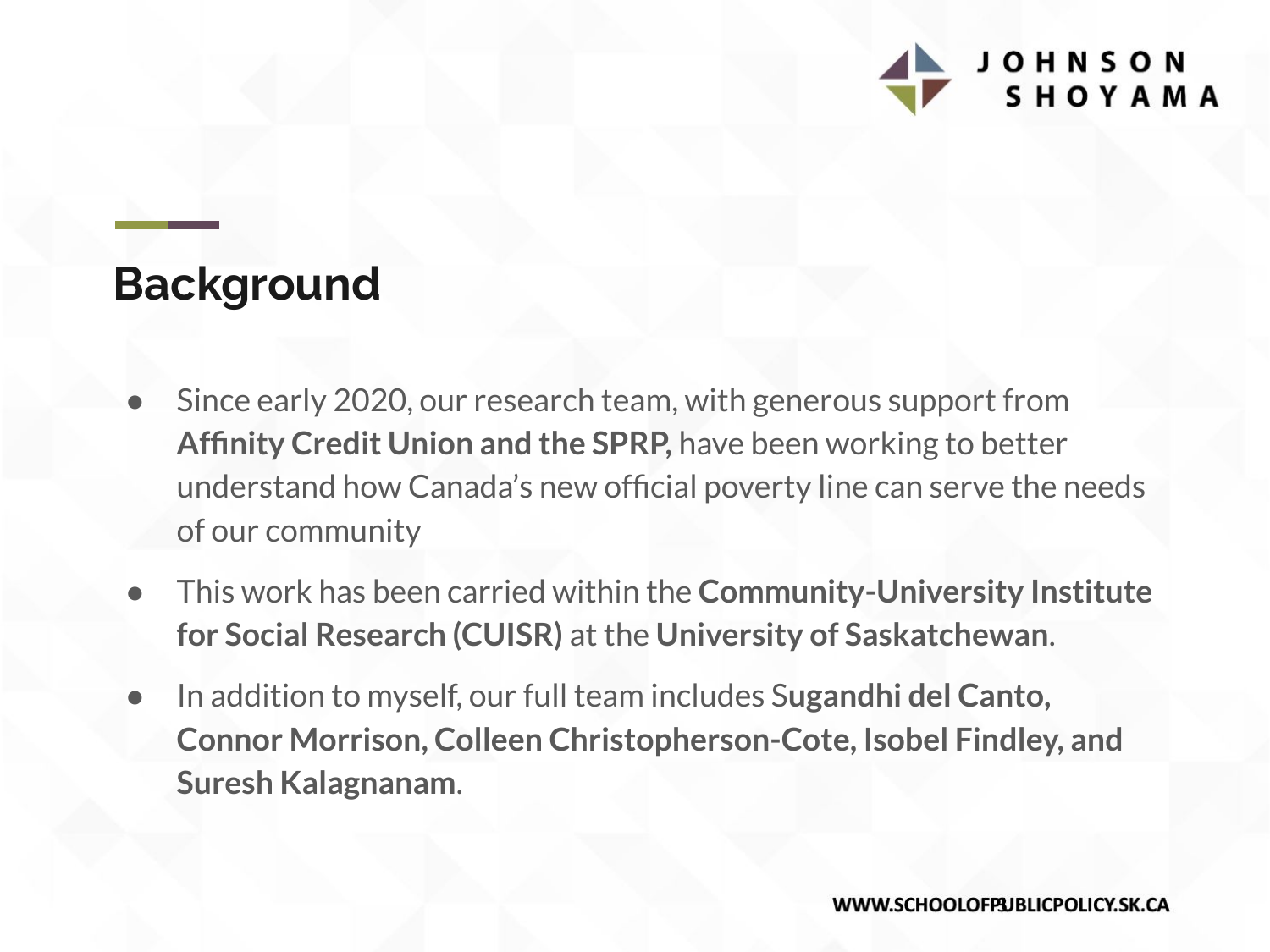

### **Outline**

- Quick recap of Canada's Official Poverty Line (COPL)
- Results of our consultation with community stakeholders
- Results of our scoping review of the academic literature
- Key takeaways and future steps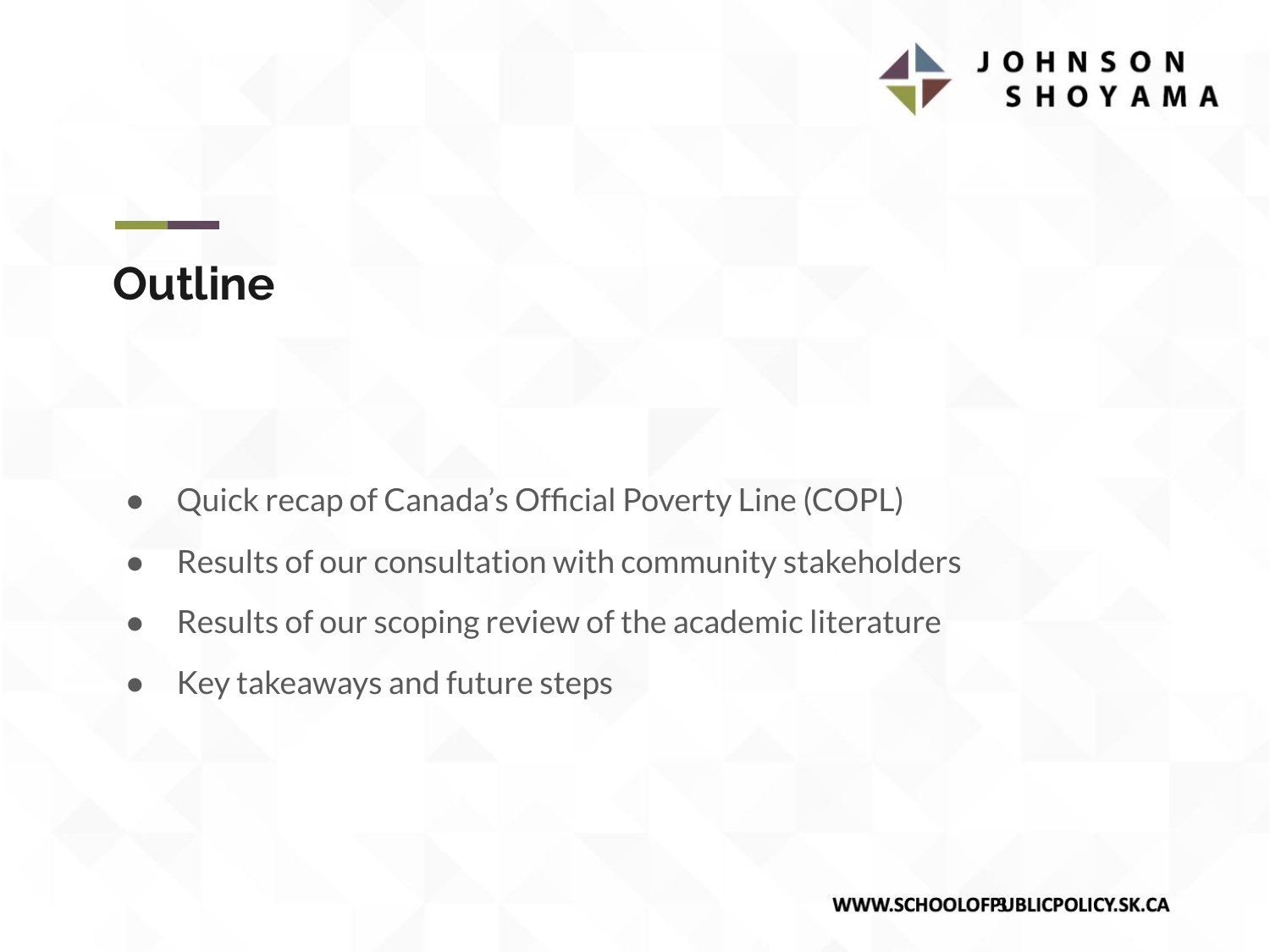**Quick recap of Canada's Official Poverty Line (COPL)**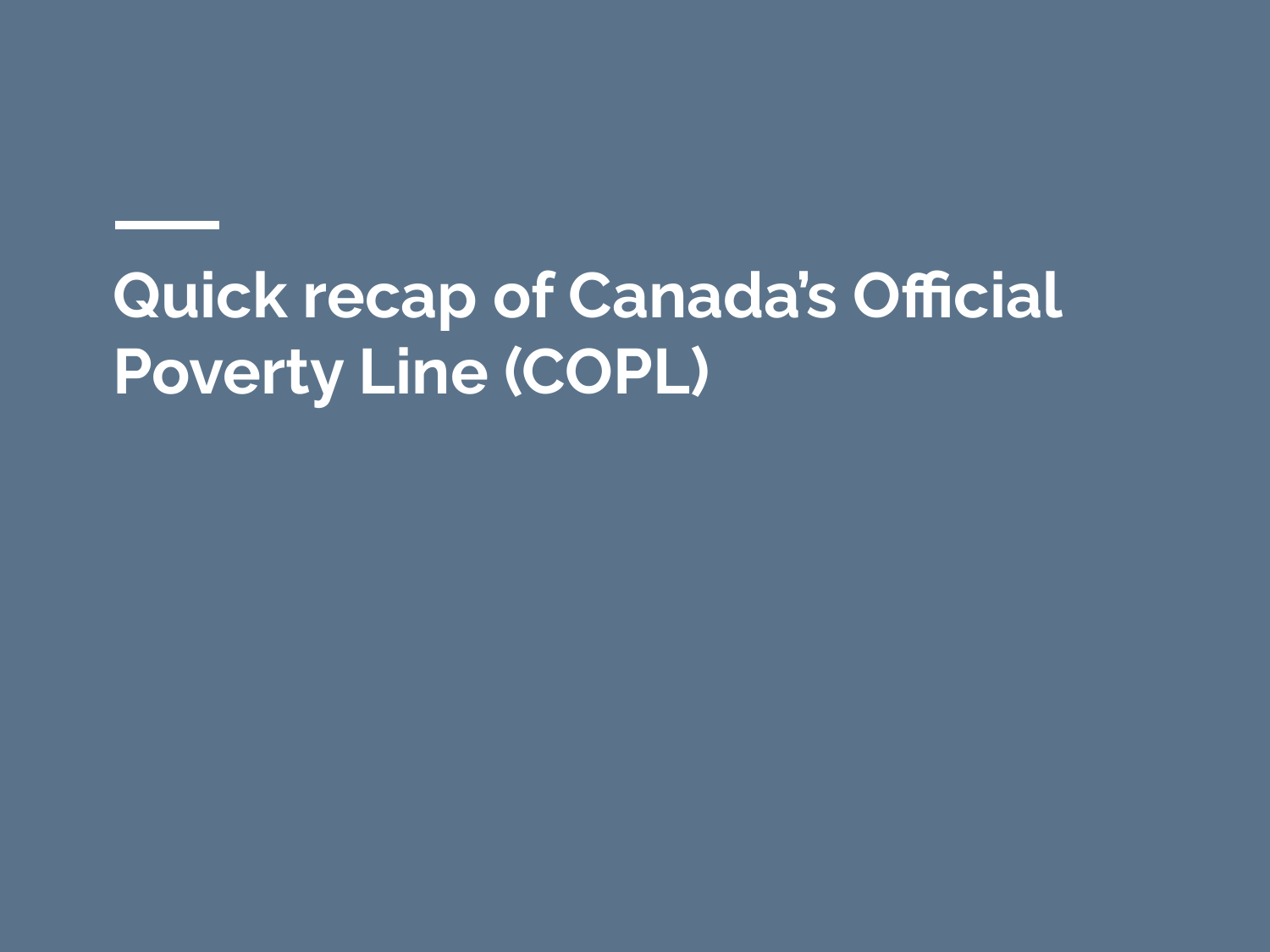

### **Why do poverty thresholds matter?**

- Leading thresholds are created by agencies like Statistics Canada and researchers to measure the extent of poverty in populations
- However, they are frequently used by governments and local service providers to determine the generosity of benefits and services, and set access cut-offs
- THESE ARE TWO VERY DIFFERENT THINGS!
- If we aren't careful, we can hurt people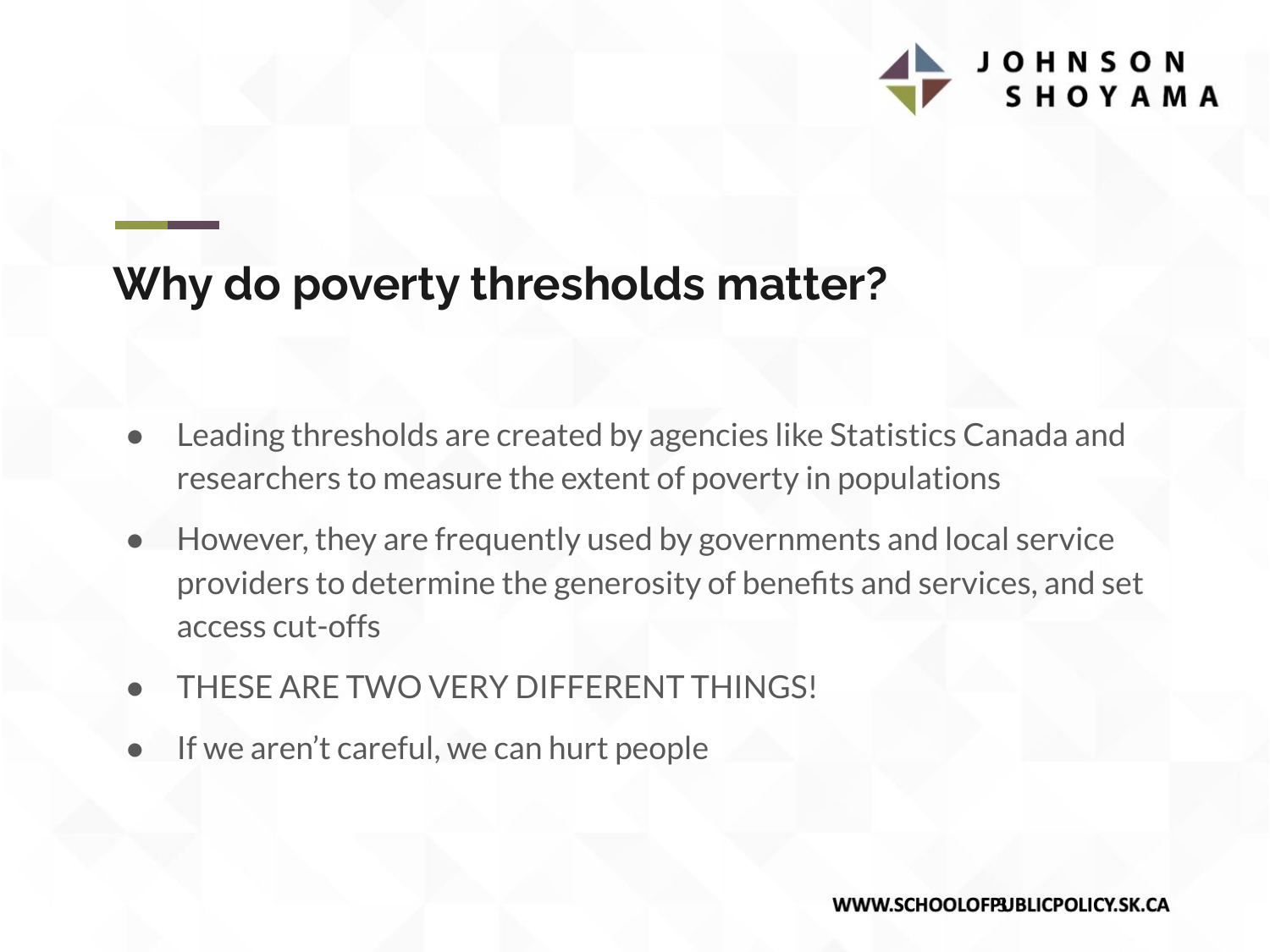

### **A quick COPL recap**

- Also known as the Market Basket Measure (MBM)
- Consists of five baskets of expenditures: food, clothing, transportation, shelter, "other"
- Adjusted for household size
- A person is poor if their disposable income does not meet the threshold

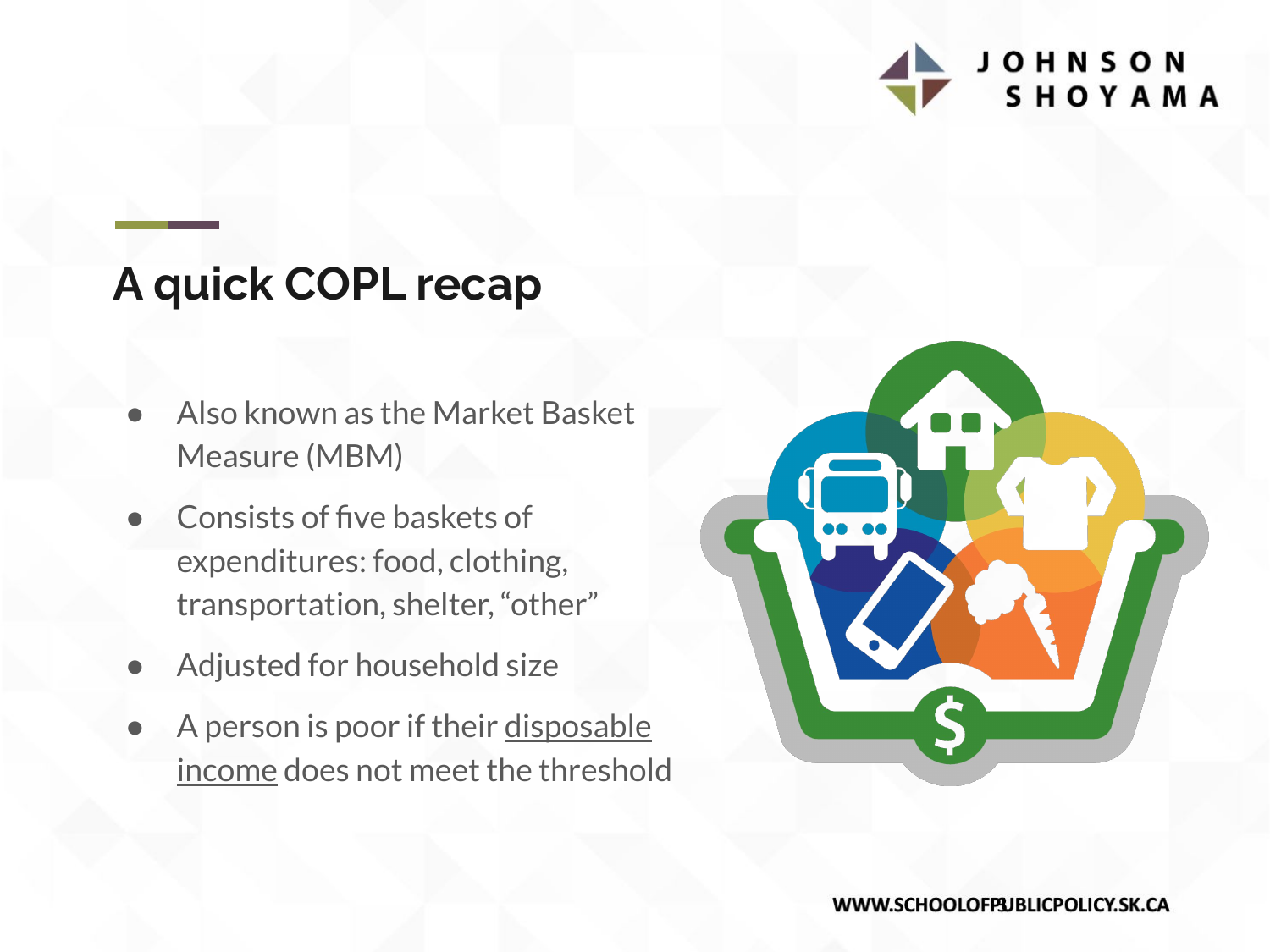



**Figure 1.** Various components that need to be subtracted from total household income to arrive at disposable income.

WWW.SCHOOLOFPUBLICPOLICY.SK.CA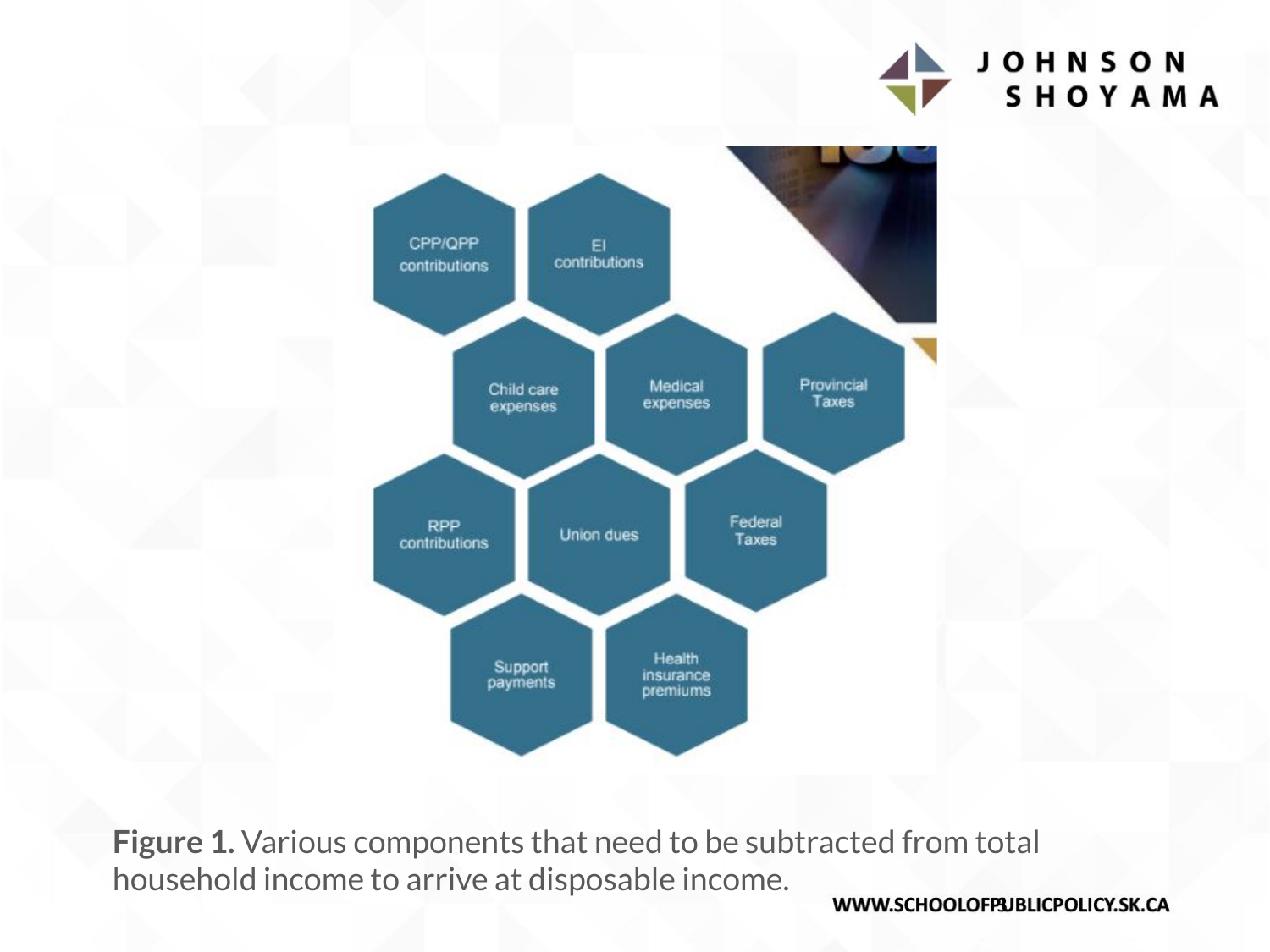## **Results of our consultation with community stakeholders**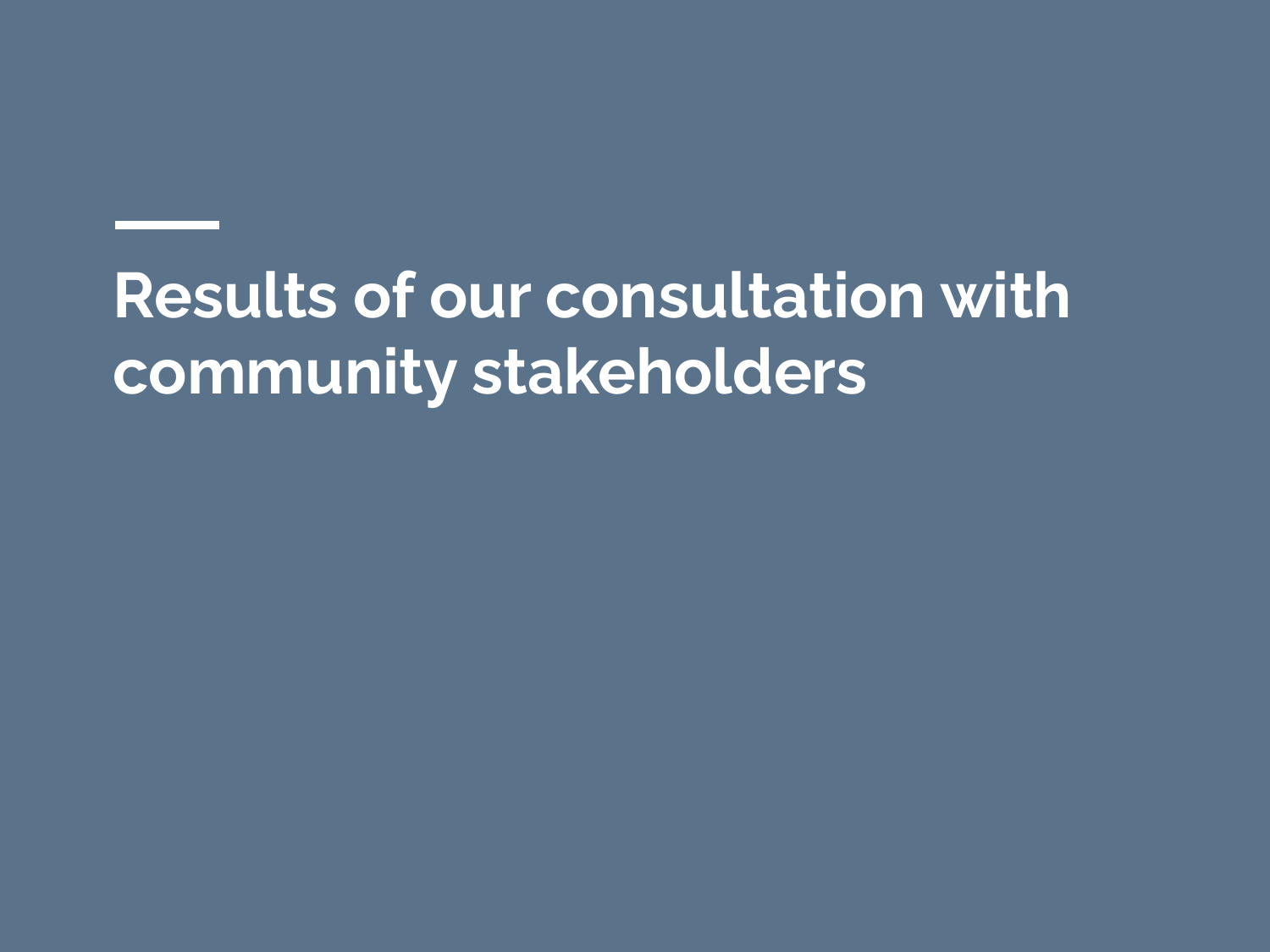

### **Consultation with community stakeholders**

- In February 2020, we hosted a workshop and consultation with community stakeholders at Station 20 West
- Colleen presented on the SPRP and the 12 Bold Ideas before I led a workshop detailing the concepts and calculations that go into the COPL
- We then led a discussion with participants in which we we asked:
	- Are there baskets that are missing?
	- Which should we prioritize first for Saskatoon?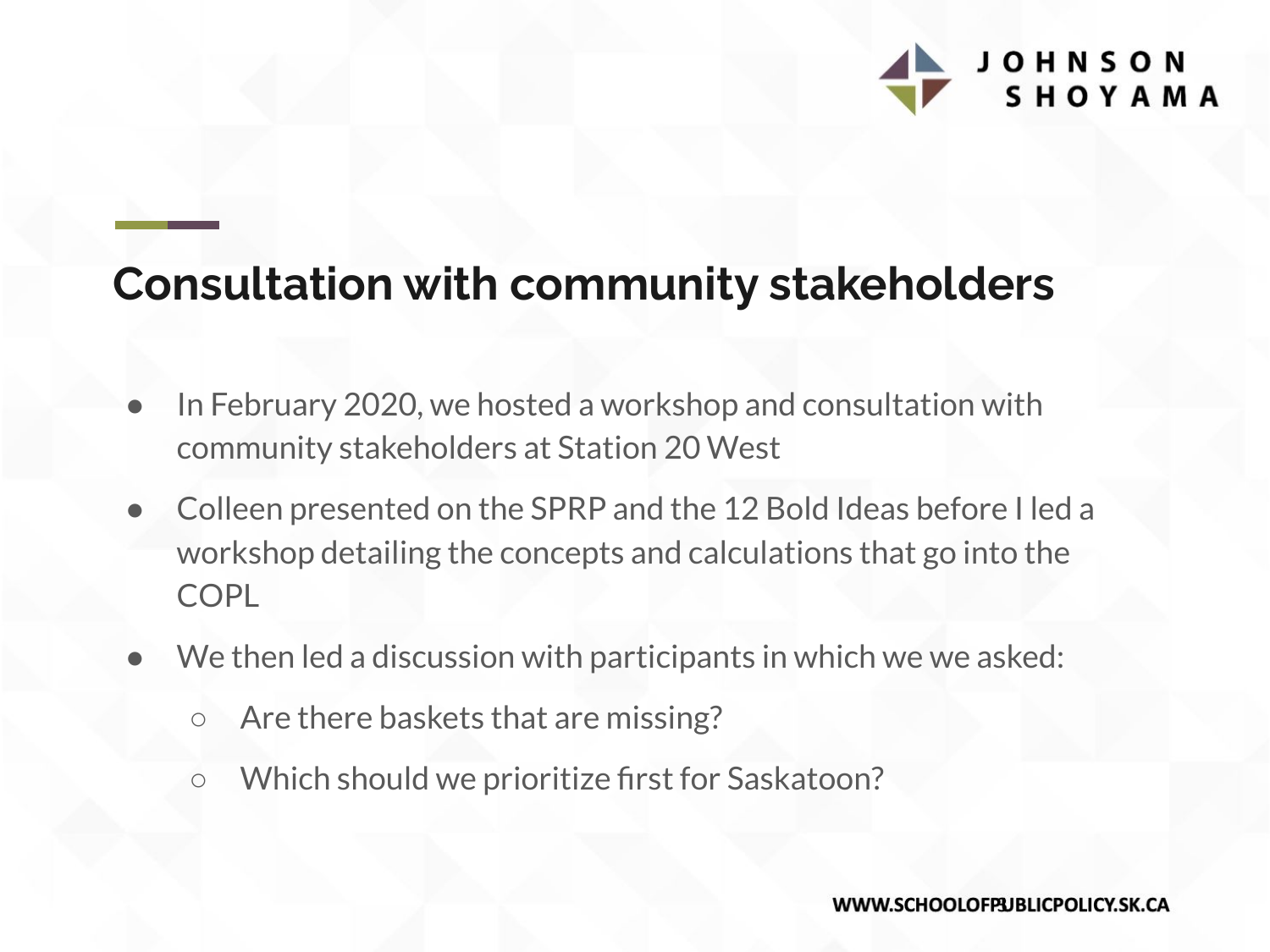



**Figure 2**. Results of February 2020 dotmocracy exercise with community stakeholder in Saskatoon.

WWW.SCHOOLOFPUBLICPOLICY.SK.CA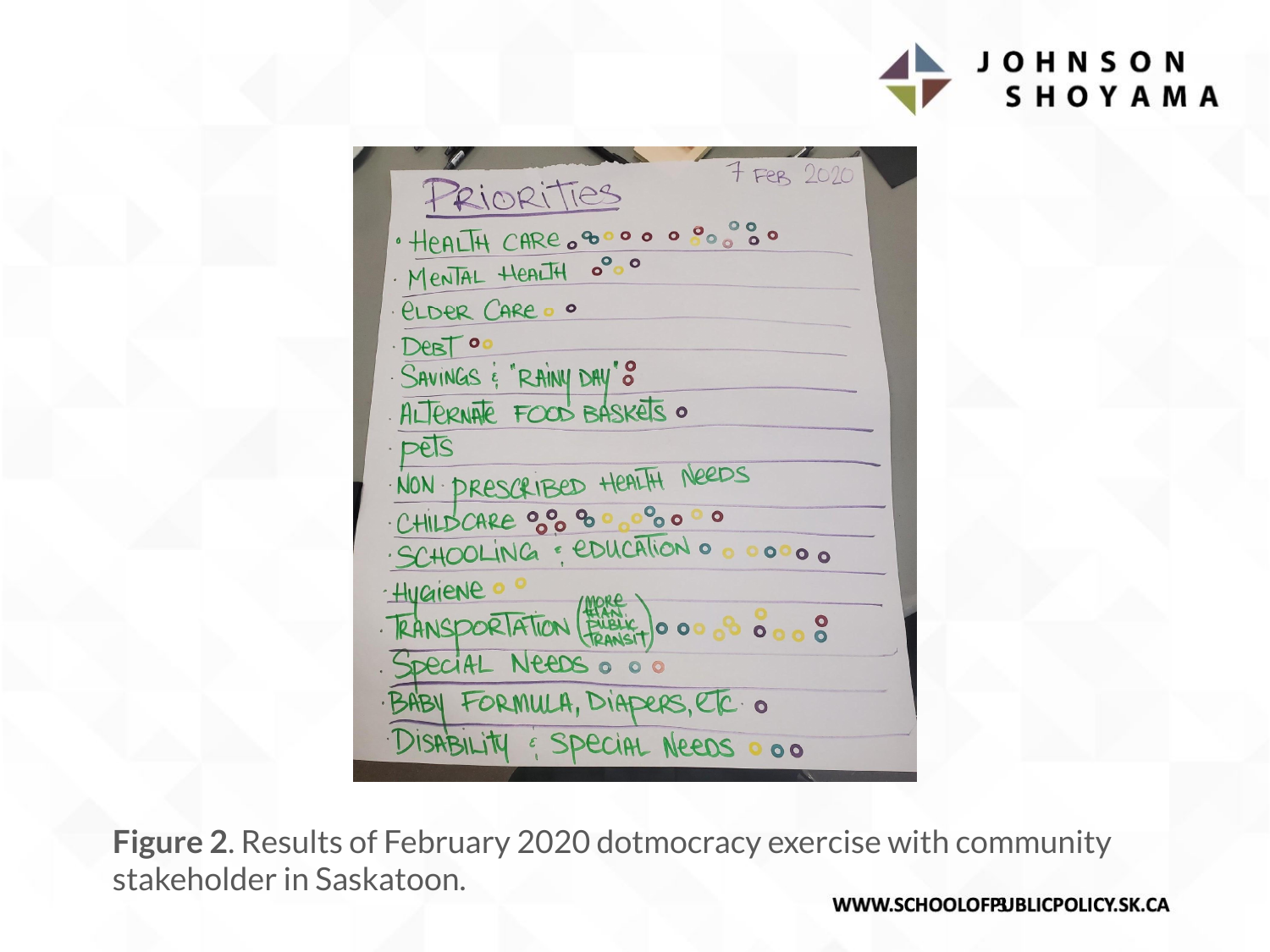#### **JOHNSON** SHOYAMA

| Priority                    | Votes (n=dots) |  |
|-----------------------------|----------------|--|
| Health care                 | 15             |  |
| Childcare                   | 14             |  |
| Transportation              | 12             |  |
| Schooling and education     | 7              |  |
| Mental health               | 4              |  |
| <b>Disability</b>           | 3              |  |
| Special needs               | 3              |  |
| Elder care                  | 2              |  |
| Debt                        | 2              |  |
| Hygiene                     | 2              |  |
| Savings and rainy day       | 2              |  |
| Alternate food baskets      | 1              |  |
| Baby formula, diapers       | 1              |  |
| Pets                        | 0              |  |
| Non-prescribed health needs | 0              |  |

**Table 1.** Dimensions of poverty and their priority identified by community stakeholders in Saskatoon.

WWW.SCHOOLOFP3JBLICPOLICY.SK.CA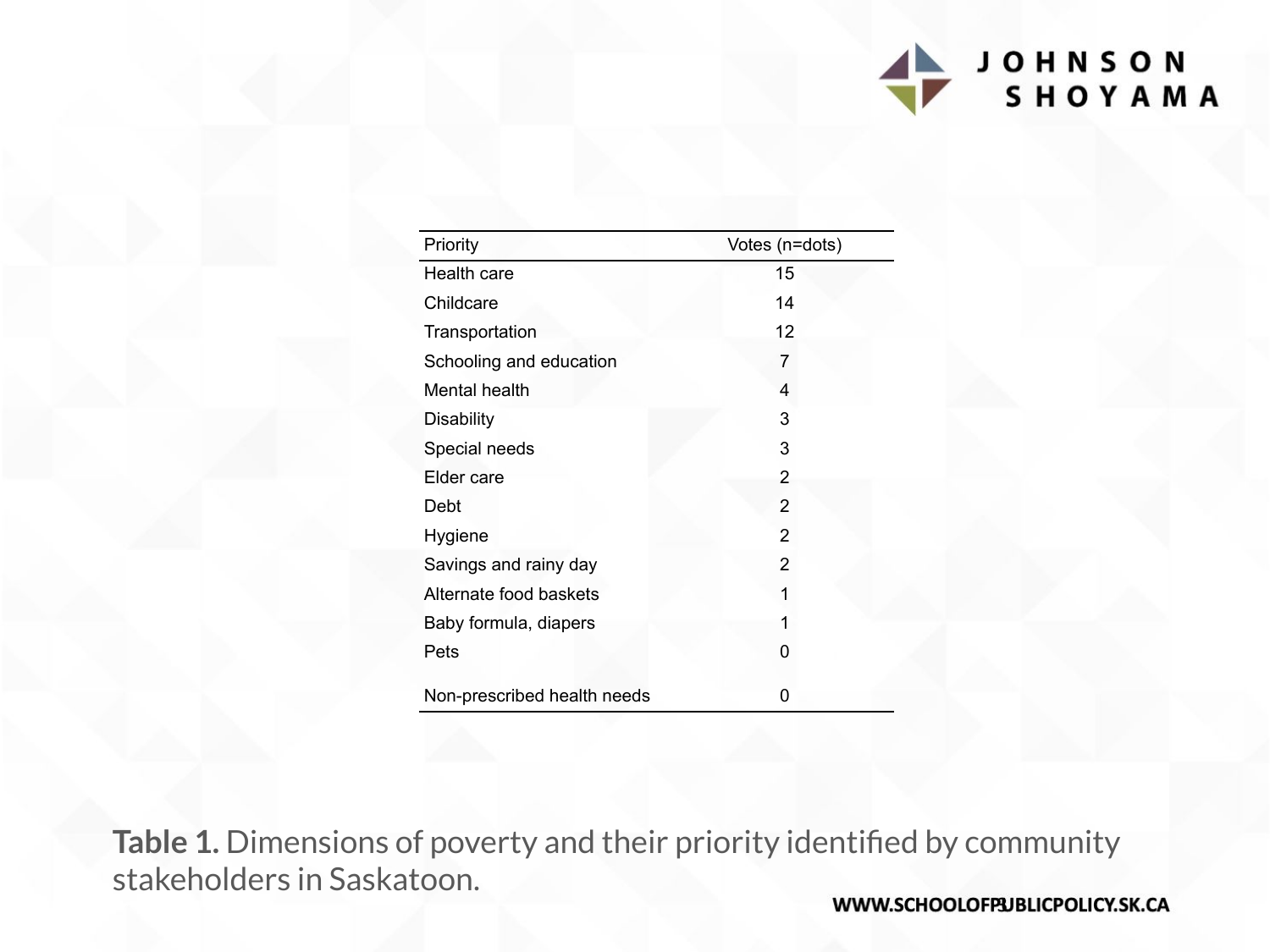## **Results of our scoping review of the academic literature**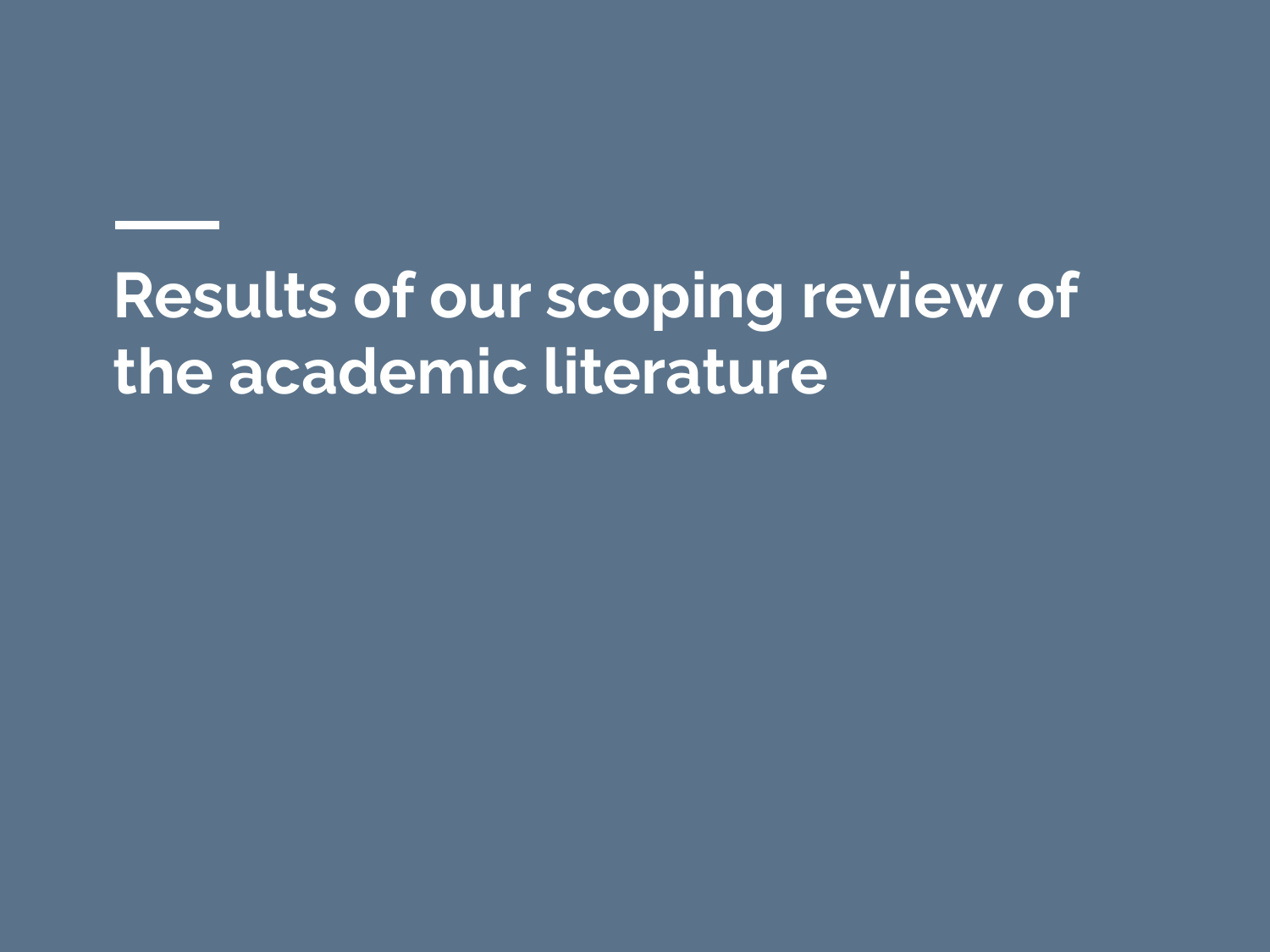

### **Scoping Review**

- Searched for articles in Canada that mentioned poverty in dimensions identified by community
- **Retained articles that** specifically presented methods for calculating these thresholds
- There were very few that actually took this final step

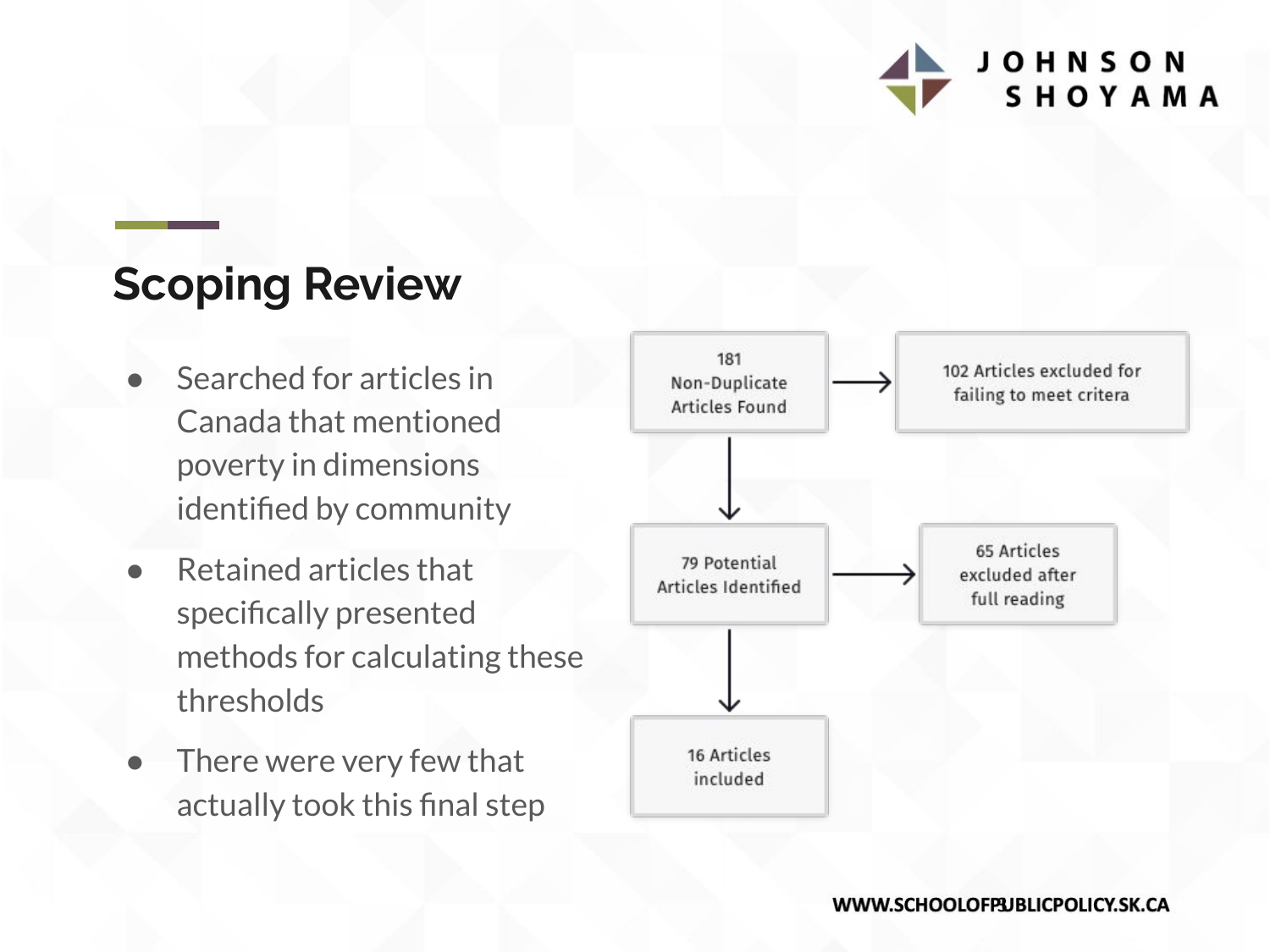| Priority                |  | Votes (n=dots) | <b>Academic Articles</b> |
|-------------------------|--|----------------|--------------------------|
| Health care             |  | 15             | 0                        |
| Childcare               |  | 14             | 2                        |
| Transportation          |  | 12             | $\overline{2}$           |
| Schooling and education |  | 7              | 0                        |
| Mental health           |  | 4              | 0                        |
| Disability              |  | 3              | 0                        |
| Special needs           |  | 3              | 0                        |
| Elder care              |  | $\overline{2}$ | 0                        |
| Debt                    |  | $\overline{2}$ | 0                        |
| Hygiene                 |  | $\overline{2}$ | 0                        |
| Savings and rainy day   |  | $\overline{2}$ | 0                        |
| Alternate food baskets  |  | 1              | 0                        |
| Baby formula, diapers   |  | 1              | 0                        |
| Pets                    |  | 0              | 0                        |
| Non-prescribed health   |  |                |                          |
| needs                   |  | 0              | 0                        |
| <b>COPL Dimensions</b>  |  |                |                          |
| Food                    |  |                | 4                        |
| Housing                 |  |                | 4                        |
| Employment              |  |                | 4                        |
| Clothing                |  |                | 0                        |
| Other                   |  |                | 0                        |

**Table 2.** Dimensions of poverty and their priority covered in the academic literature.

**JOHNSON** 

SHOYAMA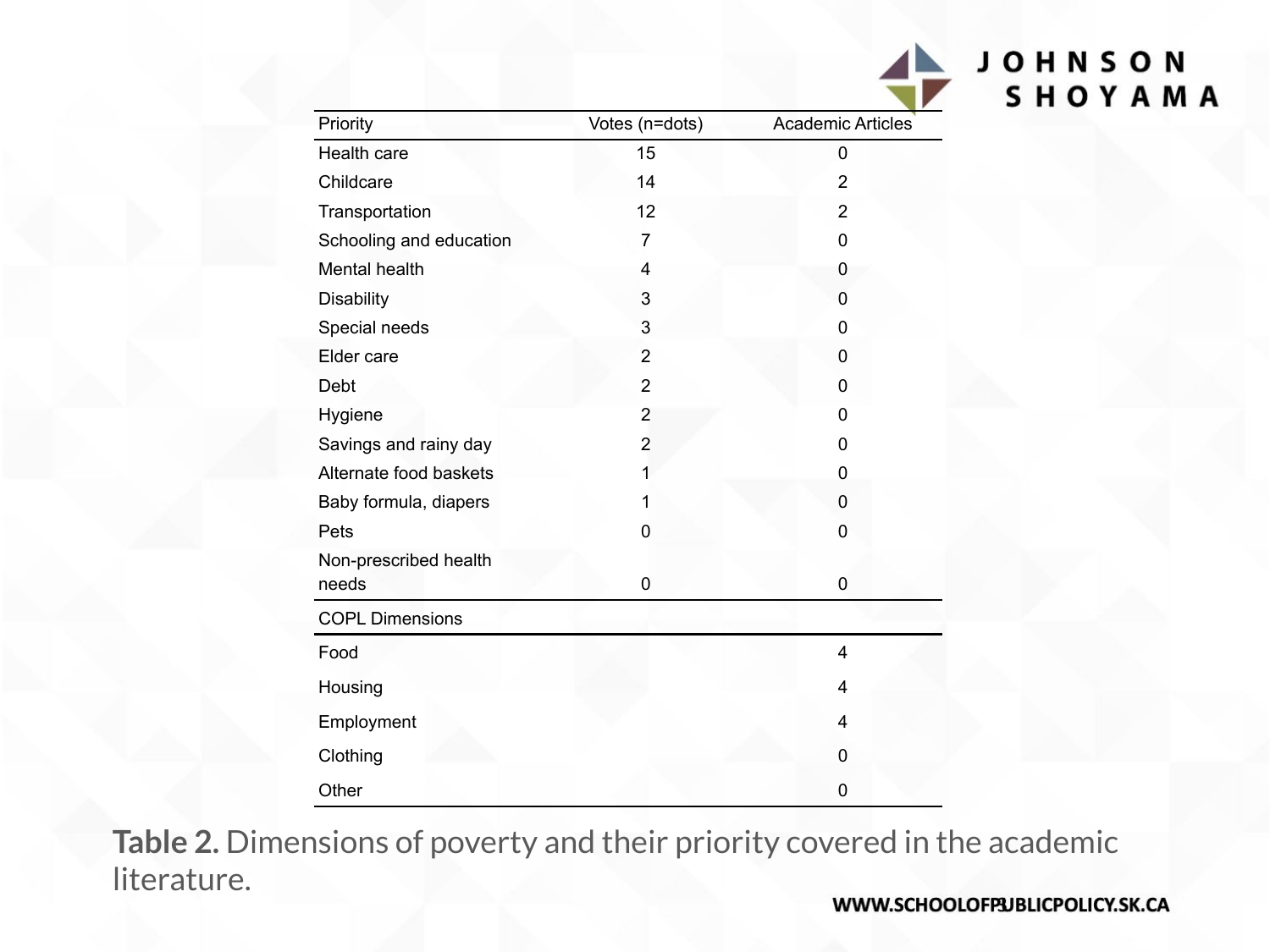

### **Broad findings**

- 1. There is a lot of academic writing on poverty but very little of it is of practical use
- 2. The priorities and focus of researchers do not reflect the priorities identified by community stakeholders in Saskatoon
- 3. Academic literature considers controlling for age, gender, ethnicity, and income, over and above household composition
- 4. There is very little emphasis on local measurement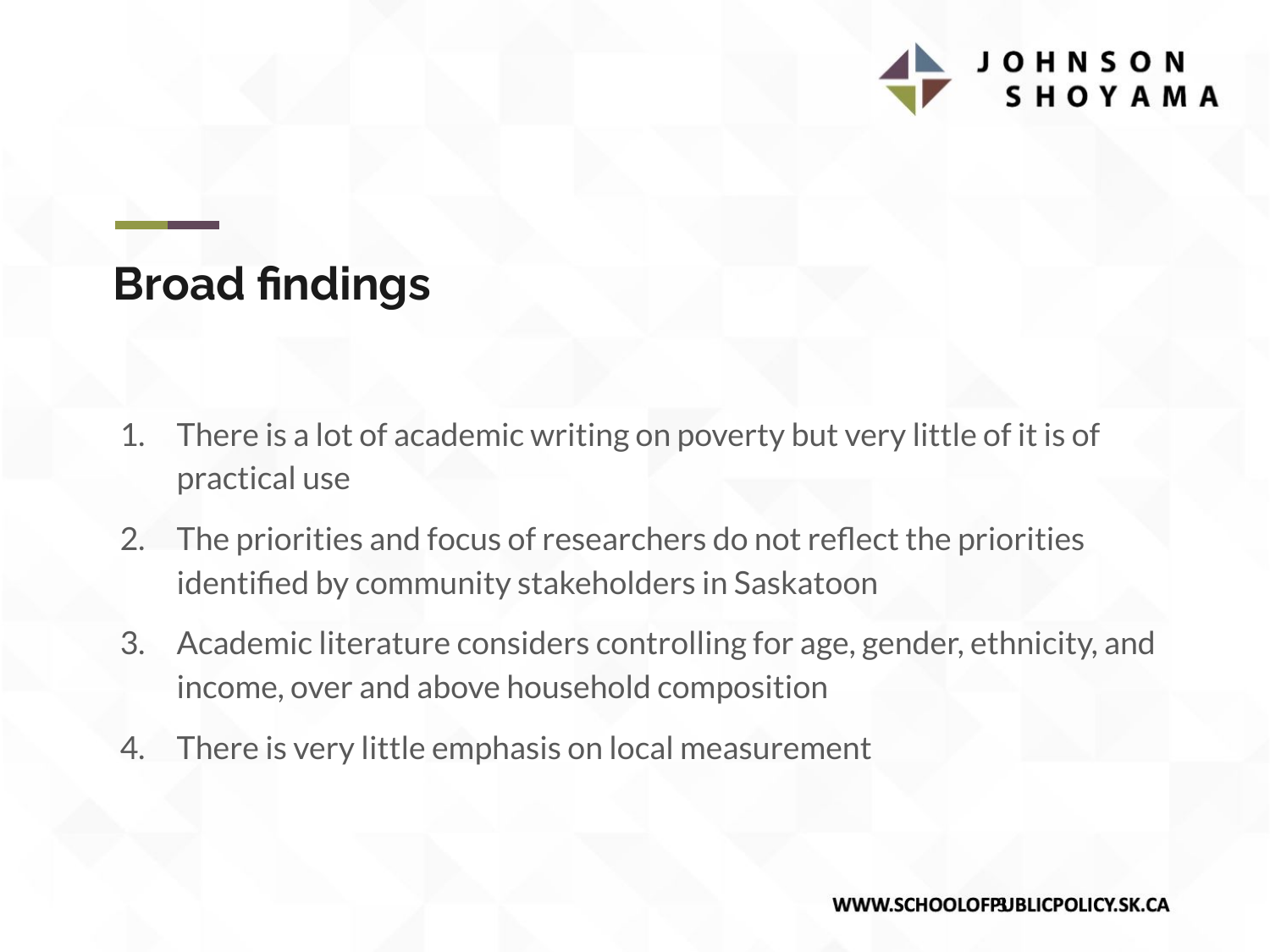

### **Promising exception: living wage calculations**

- There is no academic literature on how to calculate living wages
- Nonetheless, these calculations are routinely carried out in communities across Canada
- They are framed very differently

| Expense            | Cost       |
|--------------------|------------|
| Food               | \$866.99   |
| Clothing           | \$180.28   |
| Shelter            | \$1,209.42 |
| Transportation     | \$493.40   |
| Other              | \$798.81   |
| Child Care         | \$1078.33  |
| <b>Health Care</b> | \$141.85   |
| Advanced Education | \$100.00   |
| Contingency Fund   | \$195.65   |
| Total              | \$5037.98  |

**v vv.junuulurrjudliur uliu 1.jn.um**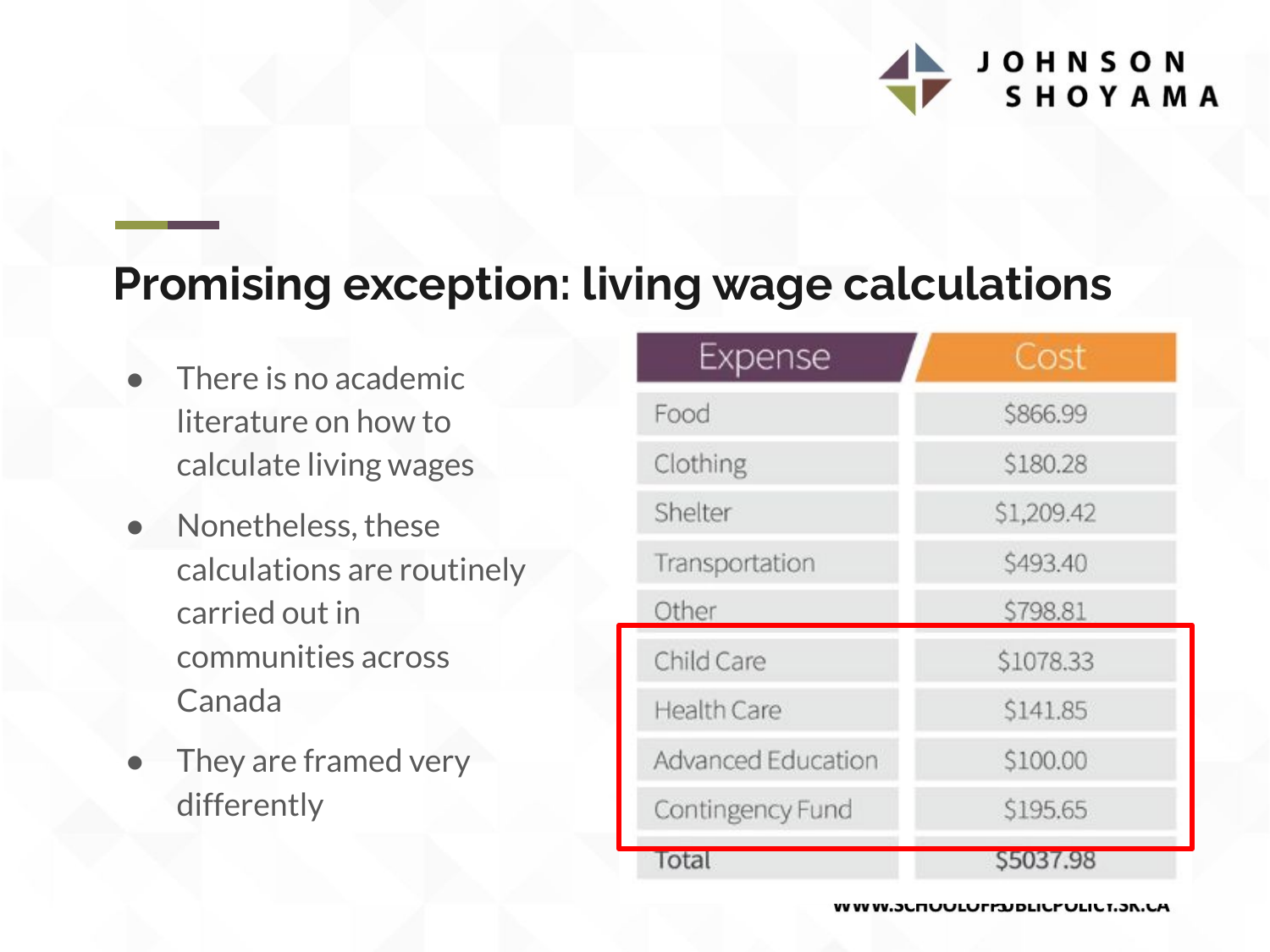## **Key takeaways and future steps**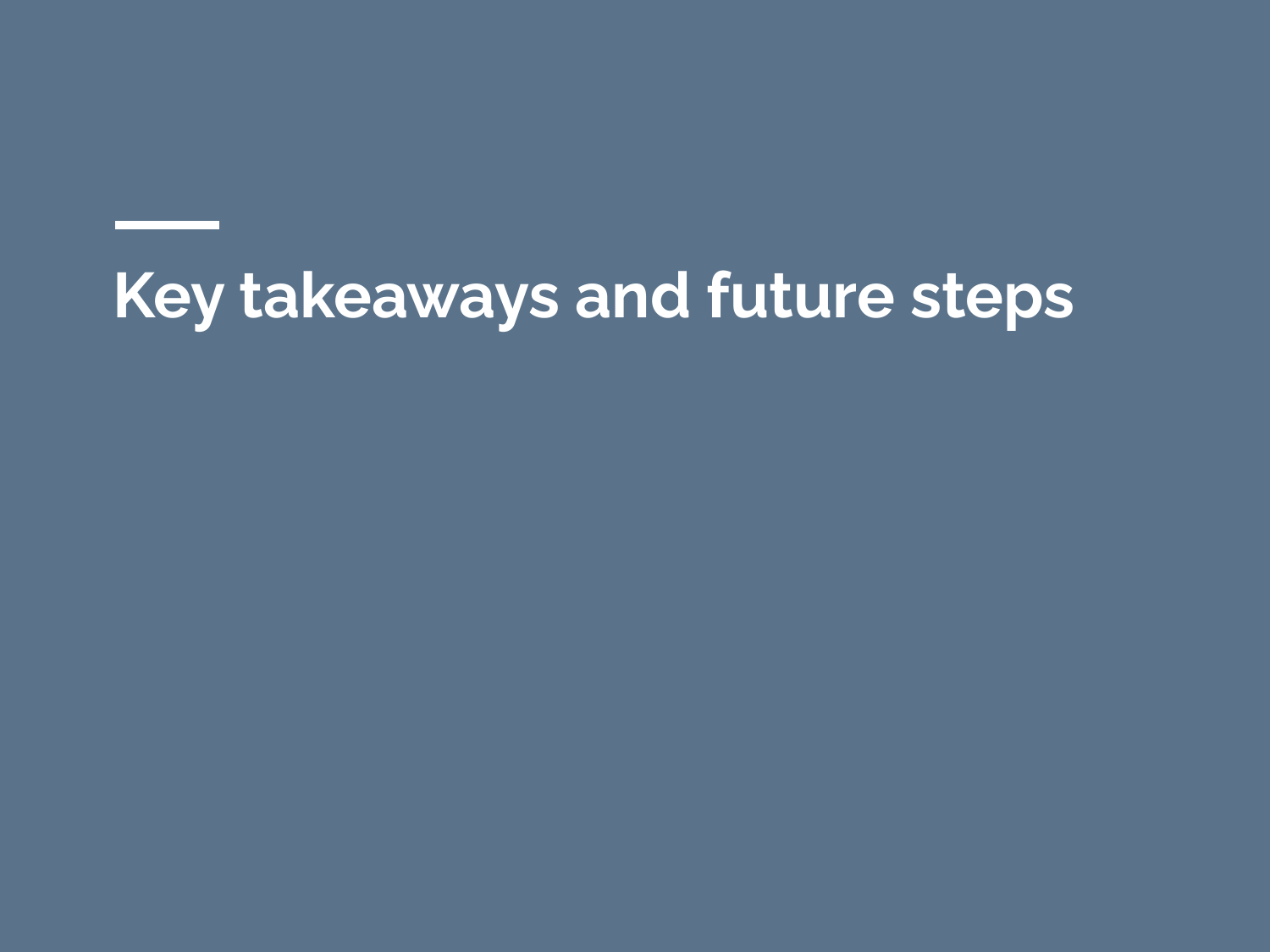

#### **Key takeaways**

- When using poverty thresholds to set benefits and services and their access, it's important to have a firm understanding of their design
- Population based poverty thresholds are not designed to accurately determine whether a single individual or household is poor
- Nonetheless, they can provide a helpful foundation. The COPL is particularly amenable to modularization and modification
- For now at least, the government and community sectors are on their own. Academia is apparently disinterested in this problem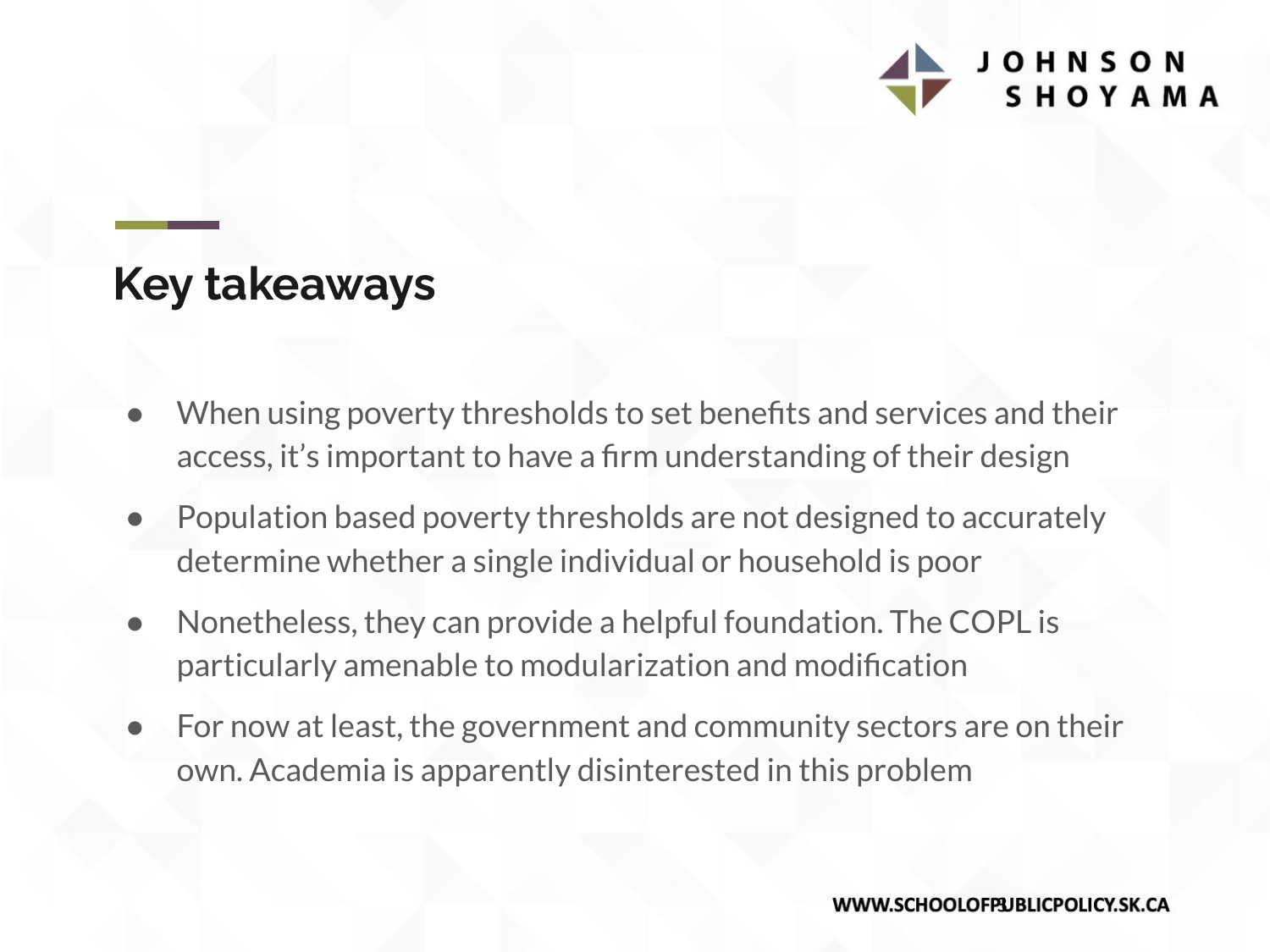

#### **More to come**

- We are still working on three written deliverables for this project which we will share in the coming weeks:
	- A report summarizing all the key findings from the study (this presentation, but in more detail)
	- An academic paper presenting the results of our scoping review and raising alarm about the incongruity we've identified between research and practice
	- An academic paper explaining the strengths and limitations of the COPL in local and practice contexts